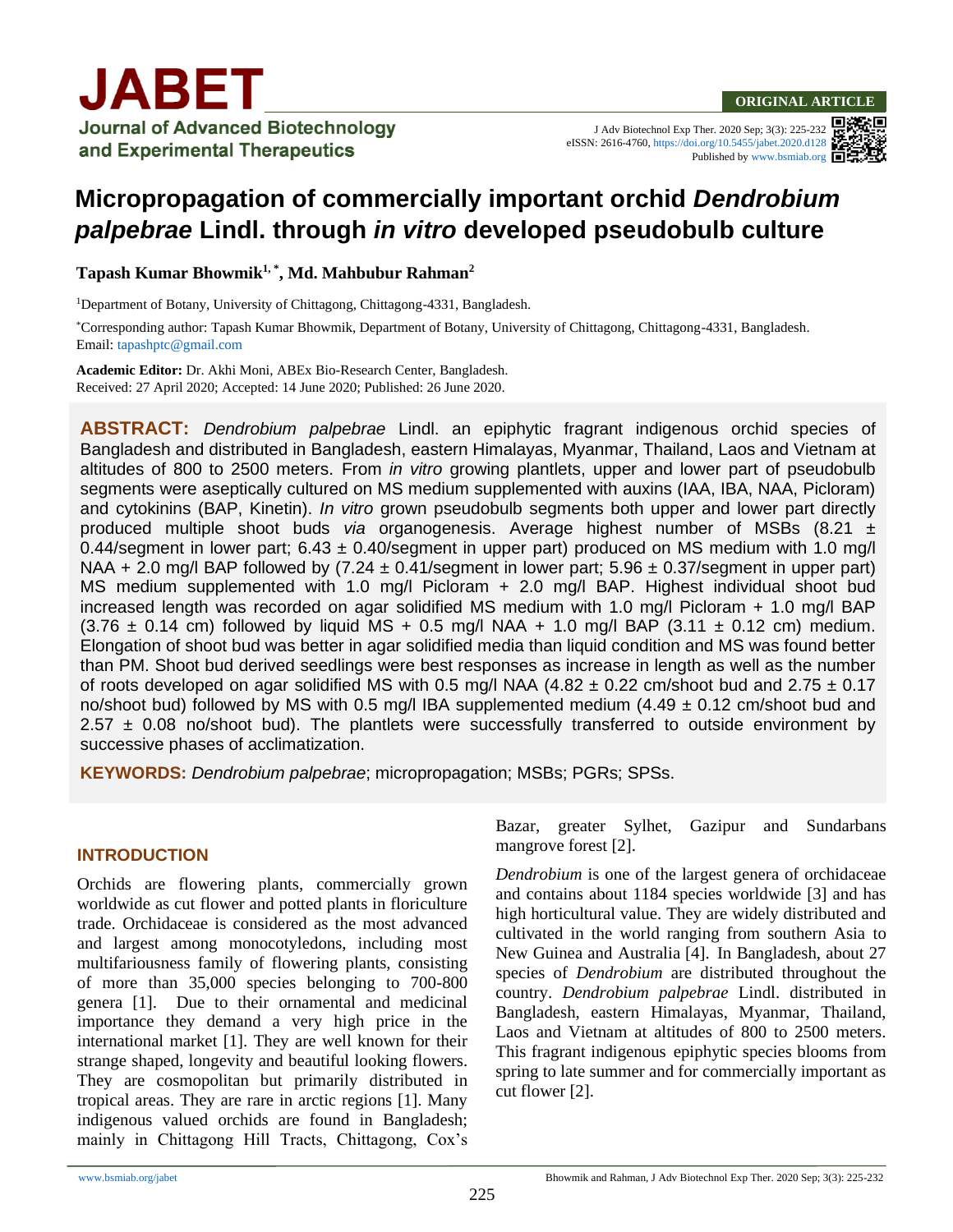Orchids can be easily propagated through *in vitro* propagation or tissue culture technique by using different plant parts as explants such as seeds, shoot tip, flower bud segment, lateral bud, young inflorescence, inflorescence, node, root, leaf and pseudobulb [5]. Through micropropagation technique we can produce large number of disease-free plantlets at a very low cost. Micropropagation technique is appropriate for multiplication rather than *in vivo* [6]. There is a great scope for large scale production of *Dendrobium* orchid in Bangladesh to meet the demand of international market and to earn foreign currency through export [7]. The current study was intending to develop a reliable, reproducible and efficient protocol for mass multiplication of commercially high demanding orchid *D. palpebrae*.

## **MATERIALS AND METHODS**

#### **Explant and culture conditions**

*In vitro* developed seedlings of *Dendrobium palpebrae*  Lindl. were used for micropropagation. For agar solidified media, agar (Himedia, India) was heated till is dissolved and finally mixing with stock solution gently. Plant Growth Regulators (Merck, Germany) *viz.* 6 benzyl Amino Purine (BAP), Kinetin (Kn), Picloram (Pic), Napthelene Acetic Acid (NAA), Indole Acetic Acid (IAA) and Indole Butaric Acid (IBA) were freshly prepared. 100 ml of the media were dispensed into 250 ml culture bottles (Duran, Germany) and autoclaved (HYSC, Korea) at  $121\degree$ C for 20 minutes at 15 lbs pressure.  $p<sup>H</sup>$  (Fisons, UK) of the medium was set at 5.8 using 0.1N NaOH or HCl prior to gelling with agar and the culture temperature was maintained at  $25\pm2~^0C$ . Humidity level was between 50-60% and light was maintained between 4000-5000 lux illumination from cool white fluorescent to set 14/10 h photoperiod [8]. Cultures were sub-cultured regularly and observed once in a week.

#### **Micropropagation of pseudobulb segments**

*In vitro* grown pseudobulbs were cut 0.5 to 1.0 cm size using sterilized surgical blade and forceps under the laminar air flow cabinet (HYSC, Korea). Then the cuttings of upper and lower part were put into the culture vessel containing 0.8% (w/v) agar solidified MS based micropropagation media supplemented with sixteen different concentrations and combinations of PGRs.

#### **Elongation of multiple shoot buds (MSBs)**

Eighteen types of elongation media were prepared using full strength [9-10] based solid & liquid media supplemented with different concentrations and combinations of PGRS. Full strength MS and based solid & liquid eighteen types of elongation media were prepared using with different concentrations and combinations of PGRs. 0.8% (w/v) agar was also used in solid media but in liquid media no agar was added.

#### **Rooting of multiple shoot buds derived seedlings**

For *in vitro* rooting of *D.* palpebrae, 0.8% (w/v) agar solidified half strength MS0 (Hormone free Murashige and Skoog medium) with 1.5% (w/v) sucrose and nine different types of MS medium supplemented with 3% (w/v) sucrose with three different concentrations of auxins *viz*. IAA, IBA and NAA were used for induction of strong and stout root system.

#### **Hardening and transplantation**

For hardening 90 days old plantlets with good rooting and 3-4 leaf conditions were selected. A gradual system of hardening was taken place in order to grow healthy plantlets. In this process, cultured vessels were kept open in the culture room for several hours, and then it was exposed to natural light for a day. Further, plantlets were washed by double distilled water to remove the adhering agar. Plants were treated with auxins to induce *ex vitro* rooting and roots were treated with fungicide. Then the seedlings of *D. palpebrae* were transferred to plastic pots containing a potting mixture of sterilized small brick, coal pieces, saw dust and peat moss at a ratio of 1: 1: 1: 0.5 and kept in the green house (at 25-  $30^{\circ}$ C and RH 60-70%). Transplanted seedlings were watered regularly for about 2-3 months where the seedlings established and grew well.

#### **Computation and presentation of data**

*In vitro* culture experiments were carried out systematically with the use of sufficient no of explant.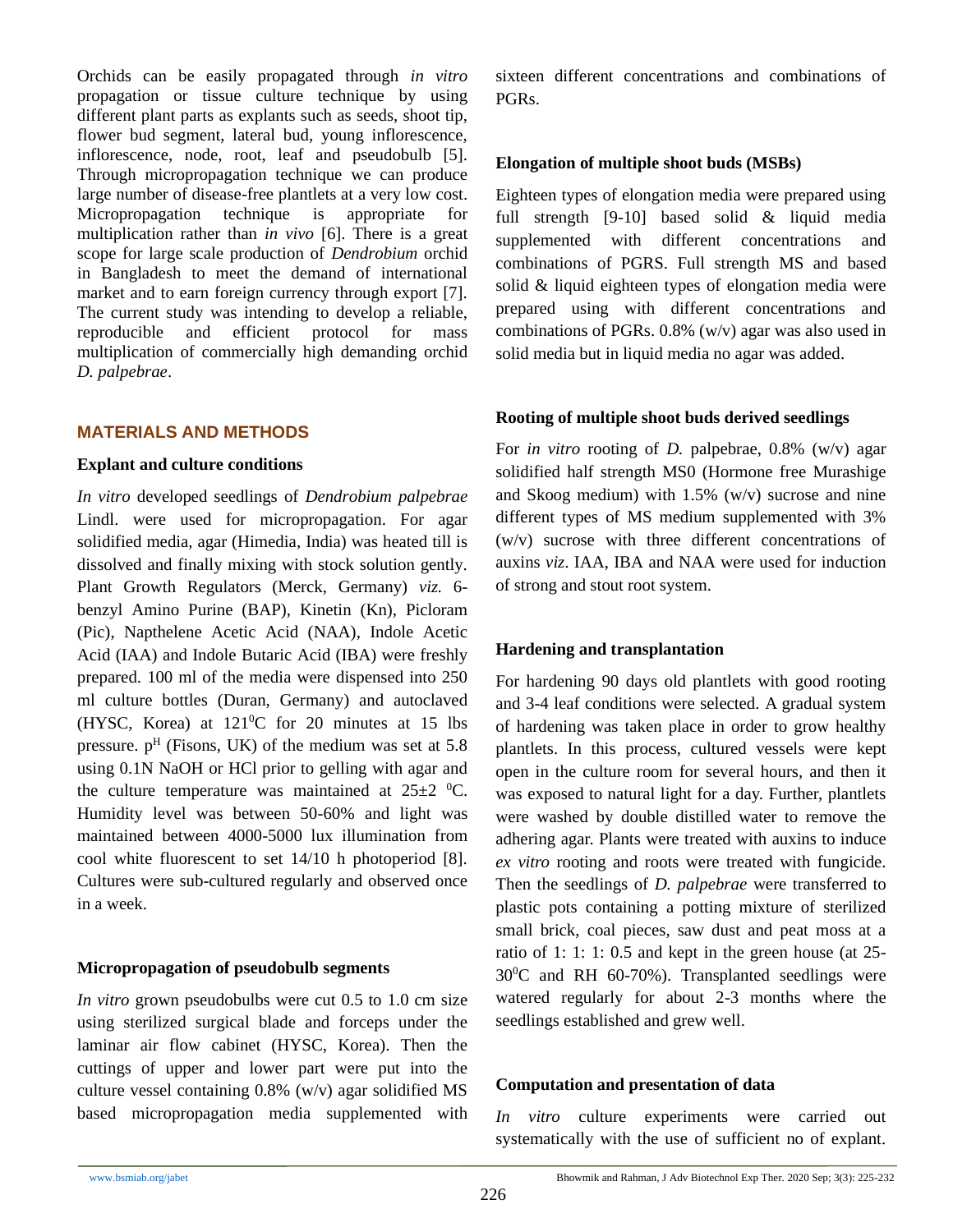Different growth parameters were considered to record data on morphogenic responses of explant under different conditions. The data on different parameters from different experiments were recorded after required days of culture.

## **Statistical analysis**

All experiments were conducted in triplicate and data were presented as means  $\pm$  standard error (mean  $\pm$  SE). Standard deviations (SD) was calculated with Microsoft Excel 2013. In the table the mean  $(\overline{x})$  data of different replication of each treatment are accompanied by standard error of mean (SE) which was calculated as follows:

Standard error (SE) = 
$$
\frac{\text{SD}}{\sqrt{\text{N}}}
$$

Where,  $SD = Standard deviation$ , N =Number of observations.

## **RESULTS**

## *In vitro* **micropropagation of pseudobulb segments**

Pseudobulbs were collected from *in vitro* derived seedlings as a source of explant of *Dendrobium palpebrae* for rapid micropropagation [11-13] and result is shown on Table-1. Two types of pseudobulb segments; the upper part and the lower part were cultured on 0.8% (w/v) agar solidified MS media supplemented with various combinations and concentrations of PGRs and produced multiple shoot buds (MBSs) *via* direct organogenesis. The efficiency of a medium was assessed on the basis of number of shoot buds produced from each explant. Average highest number of MSBs  $(8.21 \pm 0.44/\text{segment}$  in lower part;  $6.43 \pm 0.40$ /segment in upper part) produced on MS medium with 1.0 mg/l NAA  $+$  2.0 mg/l BAP (Fig.1a) followed by  $(7.24 \pm 0.41/\text{segment}$  in lower part;  $5.96 \pm$ 0.37/segment in upper part) MS medium supplemented with 1.0 mg/l Picloram  $+ 2.0$  mg/l BAP. It's also noted that lower part of pseudobulb segments showed better response than upper part.



Multiple shoot buds sprouted from pseudobulb segment lower part on agar solidified  $MS + 1.0$  mg/l NAA  $+2.0$  mg/l BAP





Elongated seedlings on liquid MS +

 $0.5$  mg/l NAA + 1.0 mg/l BAP

 $1<sub>d</sub>$ Strong and stout root system on agar solidified MS + 0.5 mg/l **NAA** 





Development of SPSs in liquid MS  $+ 0.5$  mg/l Pic.  $+ 1.0$  mg/l BAP.

 $In$ vitro developed plantlets growing in pot outside of the culture room

**Figure 1**. (1a-1f): *In vitro* micropropagation, shoot bud elongation, rooting, SPSs development and hardening of *Dendrobium palpebrae* Lindl.

#### **Elongation of multiple shoot buds (MSBs)**

Then the multiple shoot buds developed from pseudobulb segment culture were put on elongation media. Eighteen different kinds of solid & liquid media with various combinations and concentrations of PGRs were used for the purpose. Of these, nine were prepared using MS basal medium and the rest nine were prepared using PM basal medium for enhancing elongation of MSBs. In liquid media no agar was added. The efficiency of a medium in terms of enhancing shoot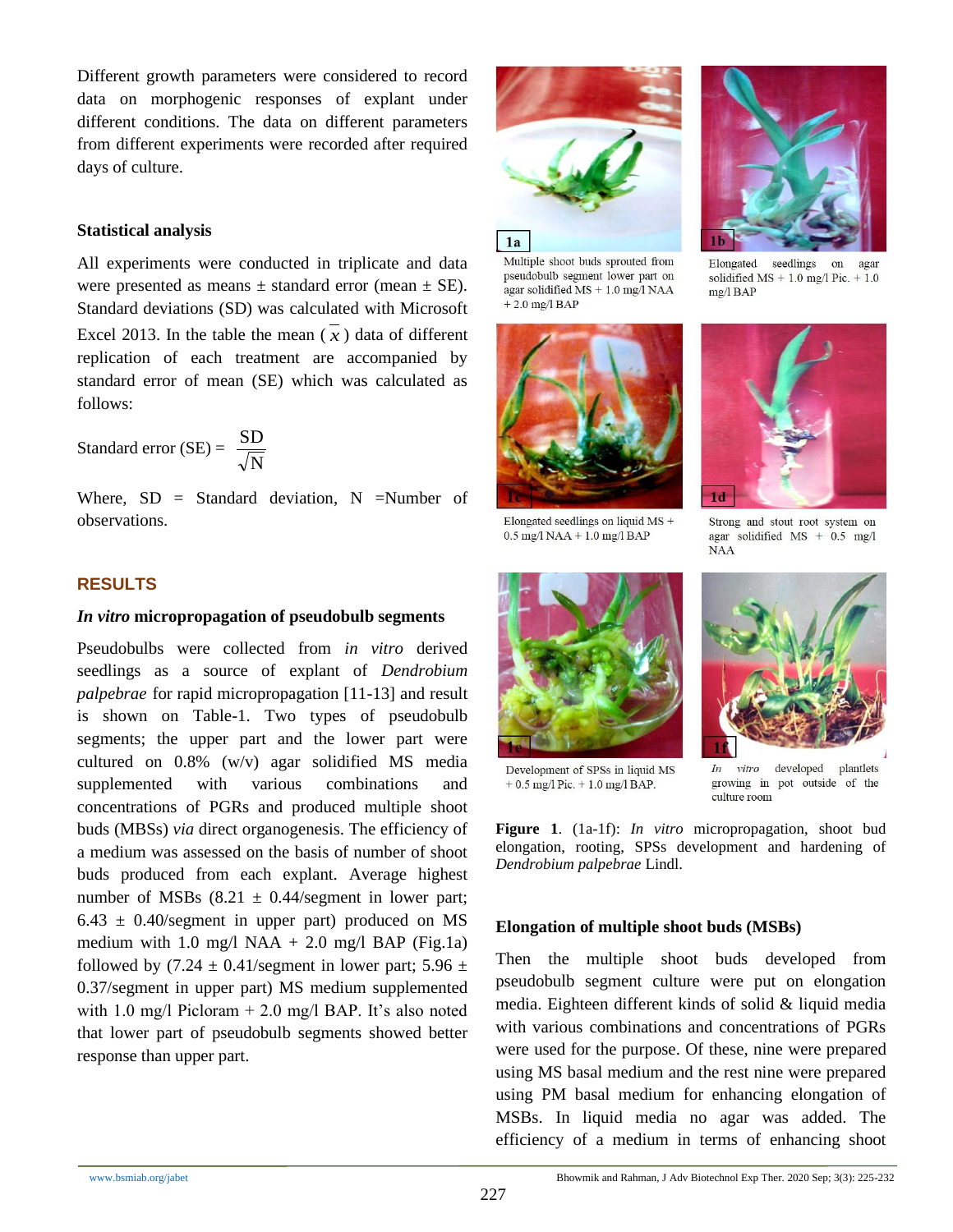elongation was determined based on the increase in length of shoot system within 30d of culture. Different hormone combinations and culture condition were found to be better for elongation of multiple shoot buds originated tiny plantlets (Table-2). Highest individual shoot bud increased length was recorded on agar solidified MS medium with 1.0 mg/l Picloram + 1.0 mg/l BAP (3.76  $\pm$  0.14 cm; Fig. 1b) followed by liquid  $MS + 0.5$  mg/l NAA + 1.0 mg/l BAP (3.11  $\pm$  0.12 cm; Fig. 1c) medium.

**Table 1.** Development of multiple shoot buds from pseudobulb explant of *D. palpebrae* when grown on 0.8% (w/v) agar solidified MS media supplemented with different PGRs.

| Combinations and<br>concentrations of PGRs | Explants   | % of induced<br>multiple shoot<br>buds per | multiple shoot | Time (d) required Number of multiple shoot<br>for sprouting of buds/PLBs produced per<br>segment |
|--------------------------------------------|------------|--------------------------------------------|----------------|--------------------------------------------------------------------------------------------------|
|                                            |            | segment                                    | buds           | (Mean $\pm$ S.E.)                                                                                |
|                                            | <b>PSU</b> | 40                                         | $35 - 38$      | $3.81 \pm 0.29$                                                                                  |
| $0.5$ mg/l IAA + 1.0 mg/l BAP              | <b>PSL</b> | 55                                         | $30 - 35$      | $6.72 \pm 0.48$                                                                                  |
|                                            | <b>PSU</b> | 40                                         | $35 - 40$      | $3.73 \pm 0.24$                                                                                  |
| $0.5$ mg/l IAA + 1.0 mg/l Kn               | <b>PSL</b> | 45                                         | $35 - 38$      | $5.36 \pm 0.33$                                                                                  |
|                                            | <b>PSU</b> | 45                                         | $35 - 40$      | $5.07 \pm 0.31$                                                                                  |
| $1.0$ mg/l IAA + $2.0$ mg/l BAP            | <b>PSL</b> | 55                                         | $25 - 30$      | $6.62 \pm 0.44$                                                                                  |
|                                            | <b>PSU</b> | 45                                         | $32 - 36$      | $5.11 \pm 0.30$                                                                                  |
| $1.0$ mg/l IAA + $2.0$ mg/l Kn             | <b>PSL</b> | 50                                         | $30 - 35$      | $6.17 \pm 0.34$                                                                                  |
| $0.5$ mg/l IBA + 1.0 mg/l BAP              | <b>PSU</b> | 35                                         | $35 - 40$      | $3.68 \pm 0.28$                                                                                  |
|                                            | <b>PSL</b> | 30                                         | $35 - 40$      | $3.03 \pm 0.21$                                                                                  |
| $0.5$ mg/l IBA + 1.0 mg/l Kn               | <b>PSU</b> | 35                                         | $36 - 40$      | $3.75 \pm 0.25$                                                                                  |
|                                            | <b>PSL</b> | 40                                         | $32 - 36$      | $4.11 \pm 0.25$                                                                                  |
| $1.0$ mg/l IBA + 2.0 mg/l BAP              | <b>PSU</b> | 45                                         | $32 - 35$      | $5.03 \pm 0.31$                                                                                  |
|                                            | <b>PSL</b> | 55                                         | $28 - 32$      | $6.78 \pm 0.39$                                                                                  |
| $1.0$ mg/l IBA + $2.0$ mg/l Kn             | <b>PSU</b> | 45                                         | $33 - 36$      | $5.12 \pm 0.28$                                                                                  |
|                                            | <b>PSL</b> | 50                                         | $32 - 35$      | $6.08 \pm 0.35$                                                                                  |
| $0.5$ mg/l NAA + 1.0 mg/l BAP              | <b>PSU</b> | 40                                         | $30 - 35$      | $3.69 \pm 0.23$                                                                                  |
|                                            | <b>PSL</b> | 50                                         | $30 - 35$      | $6.21 \pm 0.41$                                                                                  |
| $0.5$ mg/l NAA + 1.0 mg/l Kn               | <b>PSU</b> | 35                                         | $35 - 40$      | $3.86 \pm 0.25$                                                                                  |
|                                            | <b>PSL</b> | 40                                         | $35 - 38$      | $4.23 \pm 0.30$                                                                                  |
| $1.0$ mg/l NAA + $2.0$ mg/l BAP            | <b>PSU</b> | 55                                         | $25 - 30$      | $6.43 \pm 0.40$                                                                                  |
|                                            | <b>PSL</b> | 70                                         | $25 - 28$      | $8.21 \pm 0.44$                                                                                  |
| $1.0$ mg/l NAA + $2.0$ mg/l Kn             | <b>PSU</b> | 40                                         | $35 - 40$      | $4.23 \pm 0.32$                                                                                  |
|                                            | <b>PSL</b> | 50                                         | $32 - 35$      | $5.97 \pm 0.42$                                                                                  |
| $0.5$ mg/l Pic + 1.0 mg/l BAP              | <b>PSU</b> | 35                                         | $35 - 40$      | $3.78 \pm 0.25$                                                                                  |
|                                            | <b>PSL</b> | 45                                         | $32 - 35$      | $4.66 \pm 0.29$                                                                                  |
| $0.5$ mg/l Pic + 1.0 mg/l Kn               | <b>PSU</b> | 30                                         | $35 - 40$      | $3.22 \pm 0.19$                                                                                  |
|                                            | <b>PSL</b> | 45                                         | $33 - 36$      | $4.56 \pm 0.26$                                                                                  |
| $1.0$ mg/l Pic + 2.0 mg/l BAP              | <b>PSU</b> | 50                                         | $25 - 30$      | $5.96 \pm 0.37$                                                                                  |
|                                            | <b>PSL</b> | 60                                         | $25 - 28$      | $7.24 \pm 0.41$                                                                                  |
| $1.0$ mg/l Pic + 2.0 mg/l Kn               | <b>PSU</b> | 40                                         | $30 - 35$      | $4.37 \pm 0.25$                                                                                  |
|                                            | <b>PSL</b> | 50                                         | $28 - 33$      | $6.02 \pm 0.40$                                                                                  |

PSU = Pseudobulb Segment Upper part; PSL = Pseudobulb Segment Lower part; Based on observations recorded from 10 cultured segments in each medium.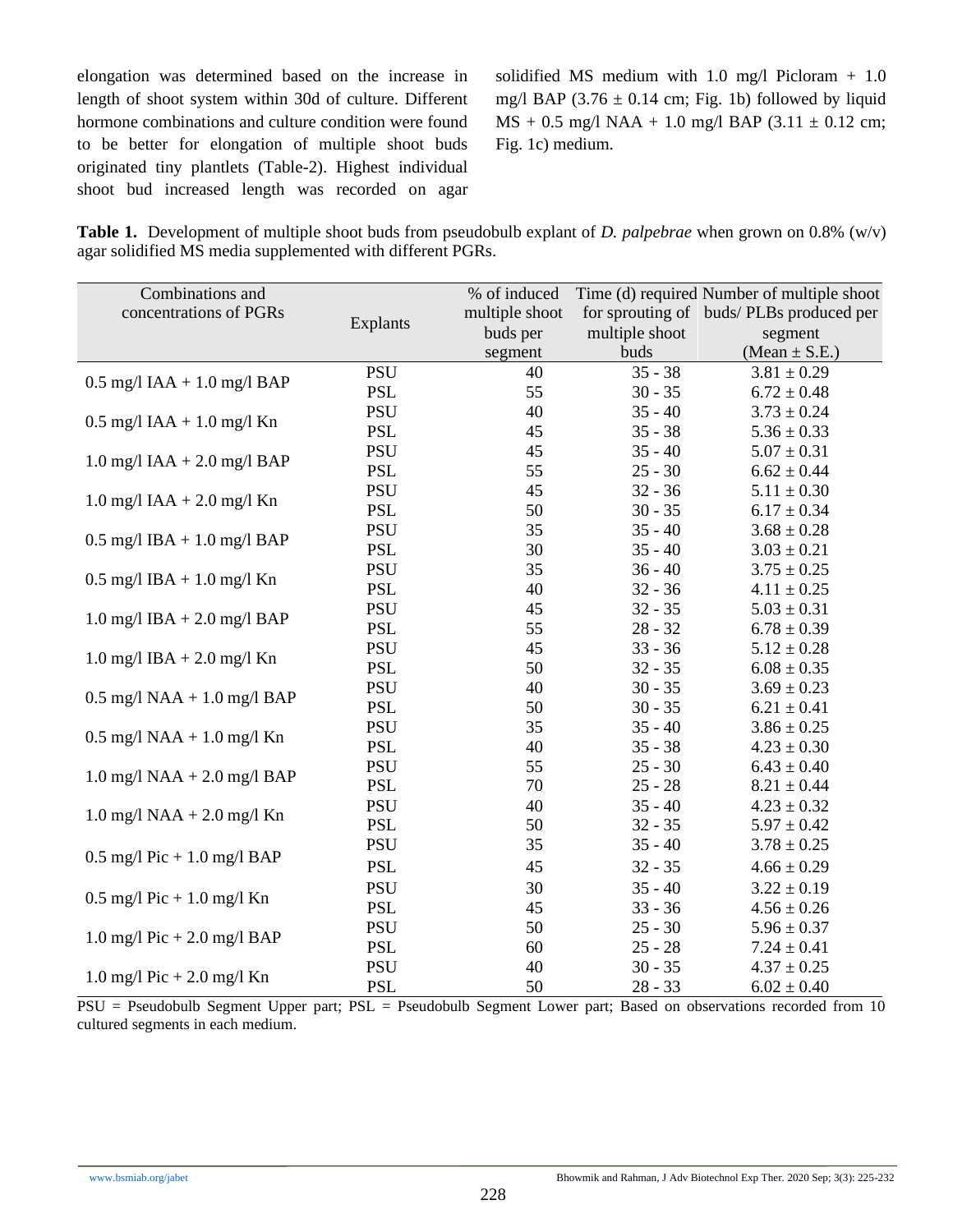| Culture medium with different<br>combinations and concentrations<br>of PGRs | $\sigma$<br>(cm)<br>Average initial length<br>individual shoot bud | $\sigma$<br>30d<br>elongation medium<br>shoot bud after<br>Average length (cm) of<br>individual<br>culture on<br>Solid media | culture<br>Increase in length <sup>**</sup> (cm) of<br>$\rm ^{of}$<br>30d<br>elongation medium<br>within<br>shoot bud<br>$\overline{\mathrm{m}}$ | $\sigma$<br>(cm)<br>initial length<br>individual shoot bud<br>Average | $\sigma$<br>30d<br>elongation medium<br>individual shoot bud after<br>Average length (cm) of<br>culture on<br>Liquid media | culture<br>Increase in length** (cm) of<br>$\sigma$<br>shoot bud within 30d<br>on elongation medium |
|-----------------------------------------------------------------------------|--------------------------------------------------------------------|------------------------------------------------------------------------------------------------------------------------------|--------------------------------------------------------------------------------------------------------------------------------------------------|-----------------------------------------------------------------------|----------------------------------------------------------------------------------------------------------------------------|-----------------------------------------------------------------------------------------------------|
| $MS + 3\%$ (w/v) sucrose + 1.0                                              |                                                                    |                                                                                                                              |                                                                                                                                                  |                                                                       |                                                                                                                            |                                                                                                     |
| mg/l IAA + $0.5$ mg/l BAP                                                   | $1.65 \pm 0.15$                                                    | $3.78 \pm 0.09$                                                                                                              | $2.13 \pm 0.12$                                                                                                                                  | $1.40 \pm 0.11$                                                       | $3.64 \pm 0.08$                                                                                                            | $2.24 \pm 0.14$                                                                                     |
| $MS + 3\%$ (w/v) sucrose + 0.5<br>mg/l IAA + 1.0 mg/l BAP                   | $1.58 \pm 0.09$                                                    | $4.49 \pm 0.12$                                                                                                              | $2.91 \pm 0.16$                                                                                                                                  | $1.35 \pm 0.13$                                                       | $4.36 \pm 0.16$                                                                                                            | $3.01 \pm 0.11$                                                                                     |
| $MS + 3\%$ (w/v) sucrose + 1.0<br>mg/l IAA + 1.0 mg/l BAP                   | $1.40 \pm 0.11$                                                    | $3.86 \pm 0.14$                                                                                                              | $2.46 \pm 0.10$                                                                                                                                  | $1.52 \pm 0.12$                                                       | $4.25 \pm 0.11$                                                                                                            | $2.73 \pm 0.14$                                                                                     |
| $MS + 3\%$ (w/v) sucrose + 1.0<br>$mg/l$ NAA + 0.5 mg/l BAP                 | $1.45 \pm 0.19$                                                    | $3.50 \pm 0.19$                                                                                                              | $2.05 \pm 0.13$                                                                                                                                  | $1.45 \pm 0.18$                                                       | $4.07 \pm 0.14$                                                                                                            | $2.62 \pm 0.16$                                                                                     |
| $MS+3\%$ (w/v) sucrose + 0.5 mg/l<br>$NAA+1.0$ mg/l BAP                     | $1.70 \pm 0.11$                                                    | $4.68 \pm 0.10$                                                                                                              | $2.98 \pm 0.17$                                                                                                                                  | $1.52 \pm 0.08$                                                       | $4.63 \pm 0.17$                                                                                                            | $3.11 \pm 0.12$                                                                                     |
| $MS + 3\%$ (w/v) sucrose + 1.0<br>mg/l $NAA + 1.0$ mg/l $BAP$               | $1.55 \pm 0.14$                                                    | $4.17 \pm 0.18$                                                                                                              | $2.62 \pm 0.08$                                                                                                                                  | $1.70 \pm 0.14$                                                       | $4.75 \pm 0.19$                                                                                                            | $3.05 \pm 0.17$                                                                                     |
| $MS + 3\%$ (w/v) sucrose + 1.0<br>mg/l Pic + $0.5$ mg/l BAP                 | $1.65 \pm 0.17$                                                    | $4.02 \pm 0.09$                                                                                                              | $2.37 \pm 0.11$                                                                                                                                  | $1.65 \pm 0.12$                                                       | $4.27 \pm 0.16$                                                                                                            | $2.62 \pm 0.19$                                                                                     |
| $MS+3\%$ (w/v) sucrose + 0.5 mg/l<br>Pic $+1.0$ mg/l BAP                    | $1.52 \pm 0.09$                                                    | $4.54 \pm 0.15$                                                                                                              | $3.02 \pm 0.19$                                                                                                                                  | $1.52 \pm 0.17$                                                       | $4.56 \pm 0.10$                                                                                                            | $3.04 \pm 0.16$                                                                                     |
| $MS + 3\%$ (w/v) sucrose + 1.0<br>mg/l Pic $+1.0$ mg/l BAP                  | $1.48 \pm 0.09$                                                    | $5.24 \pm 0.11$                                                                                                              | $3.76 \pm 0.14$                                                                                                                                  | $1.45 \pm 0.15$                                                       | $4.36 \pm 0.09$                                                                                                            | $2.91 \pm 0.10$                                                                                     |
| $PM + 2\%$ (w/v) sucrose + 1.0<br>mg/l IAA + $0.5$ mg/l BAP                 | $1.45 \pm 0.15$                                                    | $3.47 \pm 0.07$                                                                                                              | $2.02 \pm 0.12$                                                                                                                                  | $1.50 \pm 0.10$                                                       | $3.95 \pm 0.06$                                                                                                            | $2.45 \pm 0.07$                                                                                     |
| PM + 2% (w/v) sucrose + 0.5<br>$mg/l$ IAA + 1.0 mg/l BAP                    | $1.40 \pm 0.10$                                                    | $4.25 \pm 0.19$                                                                                                              | $2.85 \pm 0.16$                                                                                                                                  | $1.65 \pm 0.07$                                                       | $4.61 \pm 0.12$                                                                                                            | $2.96 \pm 0.08$                                                                                     |
| PM + 2% (w/v) sucrose + 1.0<br>$mg/l$ IAA + 1.0 mg/l BAP                    | $1.55 \pm 0.17$                                                    | $4.04 \pm 0.14$                                                                                                              | $2.49 \pm 0.11$                                                                                                                                  | $1.70 \pm 0.09$                                                       | $4.27 \pm 0.15$                                                                                                            | $2.57 \pm 0.11$                                                                                     |
| PM + 2% (w/v) sucrose + 1.0<br>mg/l NAA + $0.5$ mg/l BAP                    | $1.60 \pm 0.18$                                                    | $3.76 \pm 0.15$                                                                                                              | $2.16 \pm 0.13$                                                                                                                                  | $1.45 \pm 0.17$                                                       | $3.73 \pm 0.14$                                                                                                            | $2.28 \pm 0.13$                                                                                     |
| PM + 2% (w/v) sucrose + $0.5$<br>mg/l $NAA + 1.0$ mg/l BAP                  | $1.65 \pm 0.13$                                                    | $4.56 \pm 0.16$                                                                                                              | $2.91 \pm 0.18$                                                                                                                                  | $1.70 \pm 0.10$                                                       | $4.71 \pm 0.17$                                                                                                            | $3.01 \pm 0.8$                                                                                      |
| $PM + 2\%$ (w/v) sucrose + 1.0<br>mg/l $NAA + 1.0$ mg/l BAP                 | $1.70 \pm 0.08$                                                    | $4.35 \pm 0.07$                                                                                                              | $2.65 \pm 0.17$                                                                                                                                  | $1.75 \pm 0.18$                                                       | $4.49 \pm 0.11$                                                                                                            | $2.74 \pm 0.9$                                                                                      |
| $PM + 2\%$ (w/v) sucrose + 1.0<br>mg/l Pic + $0.5$ mg/l BAP                 | $1.52 \pm 0.19$                                                    | $3.67 \pm 0.17$                                                                                                              | $2.15 \pm 0.13$                                                                                                                                  | $1.80 \pm 0.12$                                                       | $4.21 \pm 0.09$                                                                                                            | $2.41 \pm 0.7$                                                                                      |
| PM + 2% (w/v) sucrose + 0.5<br>mg/l Pic $+1.0$ mg/l BAP                     | $1.50 \pm 0.16$                                                    | $4.26 \pm 0.13$                                                                                                              | $2.76 \pm 0.17$                                                                                                                                  | $1.52 \pm 0.13$                                                       | $4.53 \pm 0.07$                                                                                                            | $3.01 \pm 0.13$                                                                                     |
| PM + 2% (w/v) sucrose + 1.0<br>mg/l Pic $+1.0$ mg/l BAP                     | $1.65 \pm 0.12$                                                    | $4.07 \pm 0.12$                                                                                                              | $2.42 \pm 0.14$                                                                                                                                  | $1.55 \pm 0.08$                                                       | $4.30 \pm 0.16$                                                                                                            | $2.75 \pm 0.10$                                                                                     |

**Table 2.** Elongation of multiple shoot buds developed from pseudobulb explant of *D. papebrae* on 0.8% (w/v) agar solidified and liquid media with different kinds of PGRs.

\*All the values are mean ± SE, shoot length of each treatment contains 10 replicates.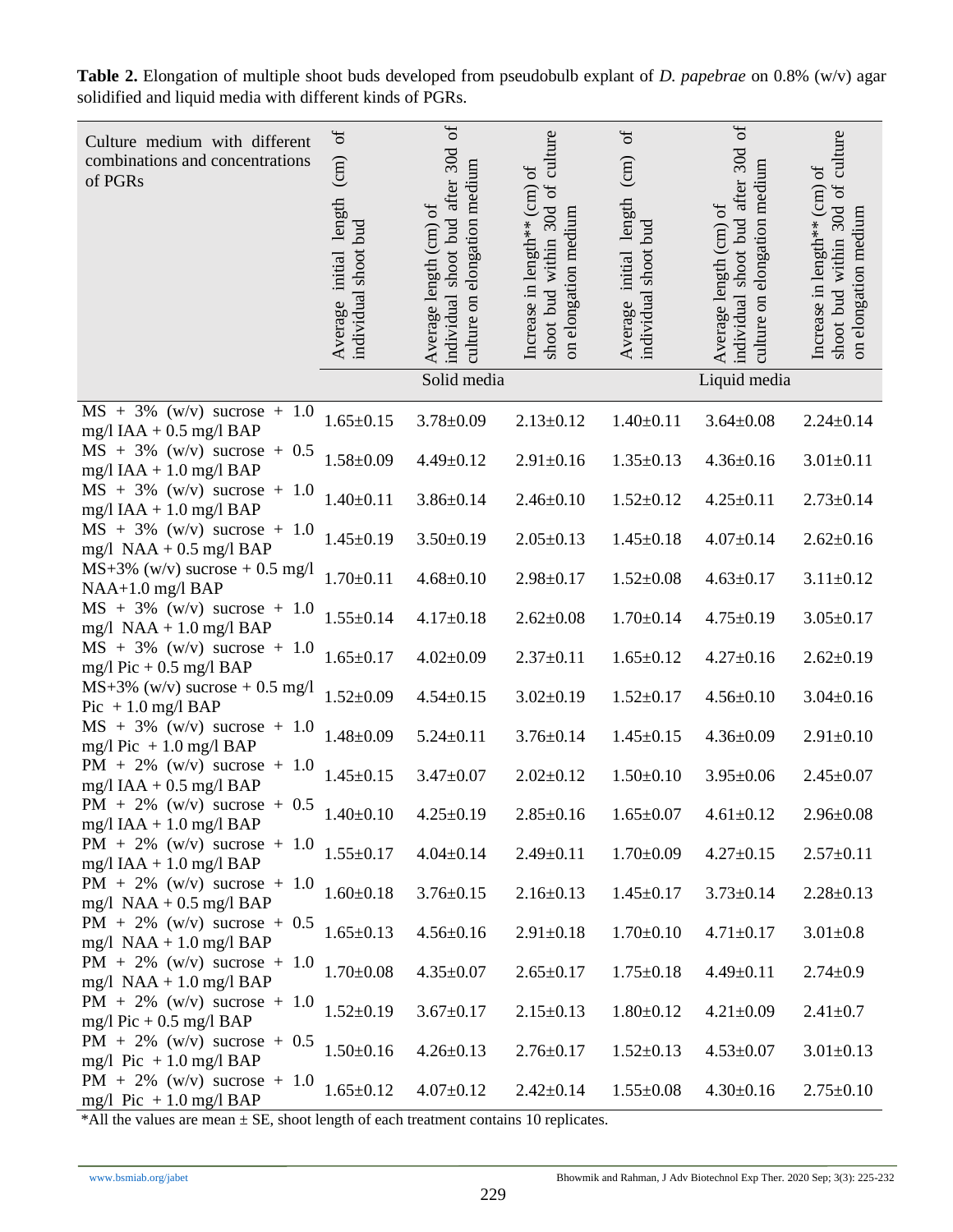## **Rooting of individuals shoot bud**

The elongation media are not good enough for root development of young seedlings. So, the developed seedlings were put on rooting media in order to create strong and stout root system. Half strength MS0 and nine different types of PGRs (IAA, IBA, NAA) supplemented MS media were used for induction of strong and stout root system (Table-3). The efficiency of the rooting media was evaluated based on the increase in length and number of roots developed per seedling within 30d of culture. Increased in length as well as the number of roots developed shoot bud derived seedlings were more on MS medium supplemented with 3% (w/v) sucrose  $+ 0.5$  mg/l NAA (4.82  $\pm 0.22$  cm/shoot bud and  $2.75 \pm 0.17$  no/shoot bud and Fig.1d) followed by MS with 0.5 mg/l IBA supplemented medium  $(4.49 \pm 0.12)$ cm/shoot bud and  $2.57 \pm 0.08$  no/shoot bud).

# **Development of shoot primordia like structures (SPSs)**

Mass scale propagation was also done with the use of shoot primodia like structures (SPSs) of D. palpebrae. When the masses of the in vitro grown tiny seedlings of this species were subcultured in MS & PM media both solidified and liquid condition supplemented with different kinds of PGRs those produced SPSs at the base. These SPSs were used for mass scale production of seedlings (Fig. 1e).

## **Hardening and transplantation**

The well-developed plantlets were transferred from culture room to the outside environment through successive phase of acclimatization. Sixty-four per cent of the in vitro grown seedlings survived and continued to grow in pots in the green house. Then, they were finally established in Orchidarium of the Botanical Garden of Chittagong University (Fig. 1f).

|               | Culture medium<br>Average increased length and number of roots per shoot bud |     |                             |                                         |
|---------------|------------------------------------------------------------------------------|-----|-----------------------------|-----------------------------------------|
|               |                                                                              |     | Mean length $(cm) \pm S.E.$ | Mean no. of roots/ shoot bud $\pm$ S.E. |
|               | $\frac{1}{2}$ MSO                                                            |     | $4.22 \pm 0.20$             | $2.43 \pm 0.14$                         |
| Auxin $(mgI)$ |                                                                              | 0.5 | $3.73 \pm 0.21$             | $1.98 \pm 0.16$                         |
|               | IAA                                                                          | 1.0 | $4.26 \pm 0.27$             | $2.17 \pm 0.15$                         |
|               |                                                                              | 1.5 | $4.11 \pm 0.22$             | $2.45 \pm 0.12$                         |
|               |                                                                              | 0.5 | $4.49 \pm 0.12$             | $2.57 \pm 0.08$                         |
|               | <b>IBA</b>                                                                   | 1.0 | $3.61 \pm 0.20$             | $1.83 \pm 0.12$                         |
|               |                                                                              | 1.5 | $4.12 \pm 0.22$             | $2.18 \pm 0.10$                         |
|               |                                                                              | 0.5 | $4.82 \pm 0.22$             | $2.75 \pm 0.17$                         |
|               | <b>NAA</b>                                                                   | 1.0 | $3.46 \pm 0.20$             | $2.21 \pm 0.15$                         |
|               |                                                                              | 1.5 | $3.14 \pm 0.16$             | $1.76 \pm 0.12$                         |

**Table 3.** Mean increase in length (cm) and number of roots of *D. palpebrae* shoot bud originated seedlings\* in half strength MS0 and auxin-supplemented MS rooting media.

\*Root length and number of roots of each treatment contains 10 replicates.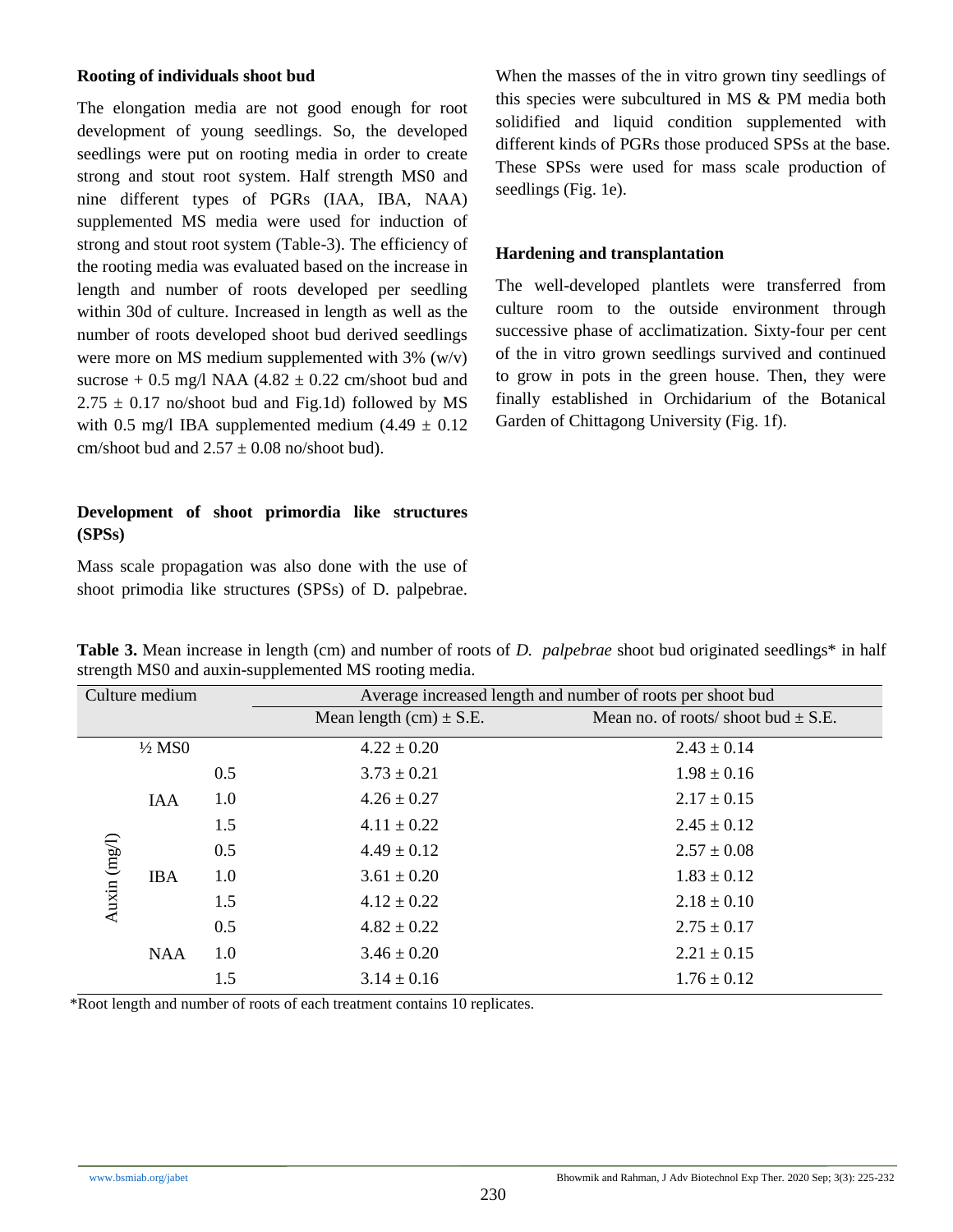## **DISCUSSION**

Because of long lasting property of *Dendrobium palpebrae* flowers are commonly used as cut flowers and for that quality these orchids are now used commercially. Some countries such as Thailand, Singapore and Malaysia took the advantage of mass production of commercially important orchids by tissue culture and earn a good amount of foreign currency by exporting it to other countries [12].

Moreover, source of explants, size of explants, media composition, pH and other environmental factors may play a significant role in mass scale clonal propagation of orchids [8]. For micropropagation, noted that lower part of pseudobulb segments showed better response than upper part [13-14]. The cytokines, like BAP and Kn; auxins like IAA, IBA, NAA and Picloram are involved in the process [12]. The requisite of auxins and cytokinins for regeneration of multiple shoot buds and seedlings development has been find out of many orchid species [15-17]. On the other hand, the combinations, concentrations and media type are usually critically important [18]. The ratio of auxin and cytokinins for shoot bud formation varies from species to species. BAP was best for shoot bud formation in *Cymbidium gigantean*, *Vanda spathulata* and *Dendrobium bensoniae* respectively [17-19]*.*

In elongation of multiple shoot buds (MSBs) was better in agar solidified media than liquid condition. Further MS was found better than PM for elongation of shoot bud [11, 20-25]. The elongation rate was different depending on PGR supplements liquid and solid media and solid culture was best for elongation [26-27].

For induction of strong and stout rooting, auxin supplemented medium was more efficient [28-29]. In some cases, IBA was effective for rooting [30]. Combined effect of BAP (0.5 mg/l) and IBA (1.0 mg/l) was more effective of induced rooting in *Dendrobium bensoniae* [19]. It is noted that low concentration of auxin is more suitable than high concentration for induction of well-developed root system*.*

Liquid media were more effective in SPSs induction. Comparison of the efficiency of media combination in terms of SPSs induction revealed that liquid media were more effective than agar solidified media. It was further revealed that MS medium was more effective than PM medium for SPSs induction [25-26, 31-32].

## **CONCLUSIONS**

Lower part of pseudobulb segments showed better response than the upper part. MS media supplemented with PGRs like NAA, BAP and Picloram were very effective for MSBs and SPSs development. In elongation media, agar solidified media were better than liquid condition and PGRs supplemented MS media were more effective than PM media. NAA containing MS rooting media were more effective than half strength MS0 and IAA, IBA supplemented full strength MS media. This micropropagation technique can be used by commercial firm for mass scale seedlings production to fulfill demand in international floriculture market*.*

## **ACKNOWLEDGEMENT**

This research received no external funding. We express our heartiest sense of gratitude to Director, National Botanical Garden, Mirpur, Dhaka, Bangladesh for supplying capsules of Dendrobium palpebrae. Specially thanks to the Laboratory of Plant Tissue Culture and Biotechnology, Department of Botany, University of Chittagong, Bangladesh for providing all laboratory facilities during our research.

# **AUTHOR CONTRIBUTIONS**

TKB and MMR were involved in conception and design of the experiments. TKB contributed to perform the experiments. TKB analyzed data. TKB contributed to drafting the article. MMR contributed to revising it critically for important intellectual content. TKB and MMR made the final approval of the version to be published.

# **CONFLICTS OF INTEREST**

Authors declared that they have no conflict of interest.

## **REFERENCES**

- [1] Dressler RL. Phylogeny and classification of the orchid family. Cambridge University Press: Cambridge. 1993.
- [2] Huda MK. An updated enumeration of the family orchidaceae from Bangladesh. J. Orchid Soc. India. 2007; 21(1-2): 35-49.